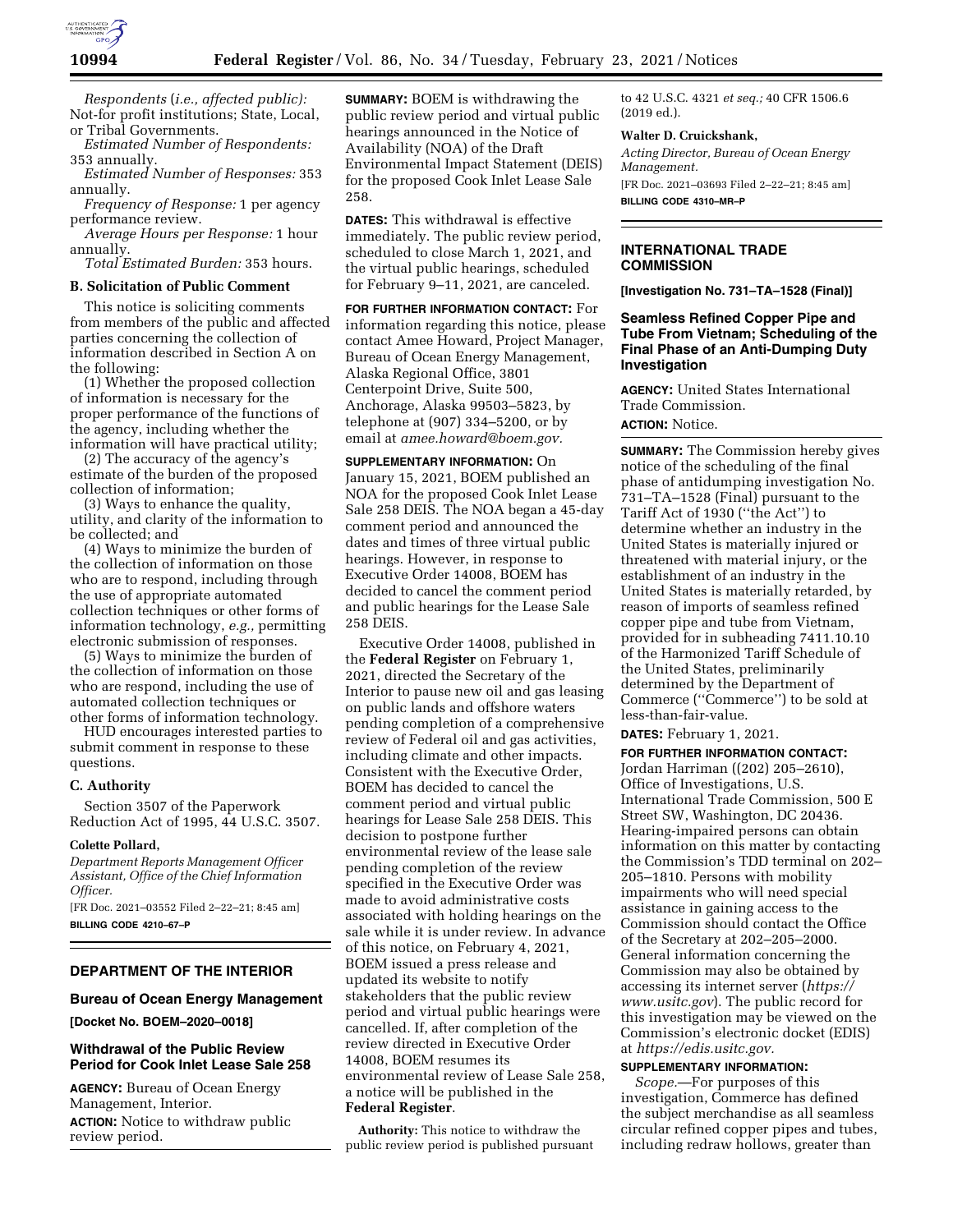or equal to 6 inches (152.4 mm) in actual length and measuring less than 12.130 inches (308.102 mm) in actual outside diameter (OD), regardless of wall thickness, bore (*e.g.,* smooth, enhanced with inner grooves or ridges), manufacturing process (*e.g.,* hot finished, cold-drawn, annealed), outer surface (*e.g.,* plain or enhanced with grooves, ridges, fins, or gills), end finish (*e.g.,* plain end, swaged end, flared end, expanded end, crimped end, threaded), coating (*e.g.,* plastic, paint), insulation, attachments (*e.g.,* plain, capped, plugged, with compression or other fitting), or physical configuration (*e.g.,*  straight, coiled, bent, wound on spools).

The scope of this investigation covers, but is not limited to, seamless refined copper pipe and tube produced or comparable to the American Society for Testing and Materials (ASTM) ASTM– B42, ASTM–B68, ASTM–B75, ASTM– B88, ASTM–B88M, ASTM–B188, ASTM–B251, ASTM–B251M, ASTM– B280, ASTM–B302, ASTM–B306, ASTM–B359, ASTM–B743, ASTM– B819, and ASTM–B903 specifications and meeting the physical parameters described therein.1

*Background.*—The final phase of this investigation is being scheduled, pursuant to section 735(b) of the Tariff Act of 1930 (19 U.S.C. 1673d(b)), as a result of an affirmative preliminary determination by Commerce that imports of seamless refined copper pipe and tube from Vietnam are being sold in the United States at less than fair value within the meaning of § 733 of the Act (19 U.S.C. 1673b). The investigation was requested in a petition filed on June 30, 2020, by the American Copper Tube Coalition, consisting of the Mueller Group, Collierville, Tennessee, and Cerro Flow Products, LLC, Sauget, Illinois.

For further information concerning the conduct of this phase of the investigation, hearing procedures, and rules of general application, consult the Commission's Rules of Practice and Procedure, part 201, subparts A and B (19 CFR part 201), and part 207, subparts A and C (19 CFR part 207).

*Participation in the investigation and public service list.*—Persons, including industrial users of the subject merchandise and, if the merchandise is sold at the retail level, representative consumer organizations, wishing to participate in the final phase of this investigation as parties must file an

entry of appearance with the Secretary to the Commission, as provided in § 201.11 of the Commission's rules, no later than 21 days prior to the hearing date specified in this notice. A party that filed a notice of appearance during the preliminary phase of the investigation need not file an additional notice of appearance during this final phase. The Secretary will maintain a public service list containing the names and addresses of all persons, or their representatives, who are parties to the investigation.

Please note the Secretary's Office will accept only electronic filings during this time. Filings must be made through the Commission's Electronic Document Information System (EDIS, *[https://](https://edis.usitc.gov) [edis.usitc.gov](https://edis.usitc.gov)*). No in-person paperbased filings or paper copies of any electronic filings will be accepted until further notice.

*Limited disclosure of business proprietary information (BPI) under an administrative protective order (APO) and BPI service list.*—Pursuant to § 207.7(a) of the Commission's rules, the Secretary will make BPI gathered in the final phase of this investigation available to authorized applicants under the APO issued in the investigation, provided that the application is made no later than 21 days prior to the hearing date specified in this notice. Authorized applicants must represent interested parties, as defined by 19 U.S.C. 1677(9), who are parties to the investigation. A party granted access to BPI in the preliminary phase of the investigation need not reapply for such access. A separate service list will be maintained by the Secretary for those parties authorized to receive BPI under the APO.

*Staff report.*—The prehearing staff report in the final phase of this investigation will be placed in the nonpublic record on May 27, 2021, and a public version will be issued thereafter, pursuant to § 207.22 of the Commission's rules.

*Hearing.*—The Commission will hold a hearing in connection with the final phase of this investigation beginning at 9:30 a.m. on June 15, 2021. Information about the place and form of the hearing, including about how to participate in and/or view the hearing, will be posted on the Commission's website at *[https://](https://www.usitc.gov/calendarpad/calendar.html) [www.usitc.gov/calendarpad/](https://www.usitc.gov/calendarpad/calendar.html)  [calendar.html.](https://www.usitc.gov/calendarpad/calendar.html)* Interested parties should check the Commission's website periodically for updates. Requests to appear at the hearing should be filed in writing with the Secretary to the Commission on or before June 8, 2021. A nonparty who has testimony that may aid the Commission's deliberations may

request permission to present a short statement at the hearing. All parties and nonparties desiring to appear at the hearing and make oral presentations should participate in a prehearing conference to be held at 9:30 a.m. on June 14, 2021. Oral testimony and written materials to be submitted at the public hearing are governed by sections 201.6(b)(2), 201.13(f), and 207.24 of the Commission's rules. Parties must submit any request to present a portion of their hearing testimony *in camera* no later than 7 business days prior to the date of the hearing.

*Written submissions.*—Each party who is an interested party shall submit a prehearing brief to the Commission. Prehearing briefs must conform with the provisions of § 207.23 of the Commission's rules; the deadline for filing is June 7, 2021. Parties may also file written testimony in connection with their presentation at the hearing, as provided in § 207.24 of the Commission's rules, and posthearing briefs, which must conform with the provisions of section 207.25 of the Commission's rules. The deadline for filing posthearing briefs is June 22, 2021. In addition, any person who has not entered an appearance as a party to the investigation may submit a written statement of information pertinent to the subject of the investigation, including statements of support or opposition to the petition, on or before June 22, 2021. On July 13, 2021, the Commission will make available to parties all information on which they have not had an opportunity to comment. Parties may submit final comments on this information on or before July 15, 2021, but such final comments must not contain new factual information and must otherwise comply with § 207.30 of the Commission's rules. All written submissions must conform with the provisions of § 201.8 of the Commission's rules; any submissions that contain BPI must also conform with the requirements of §§ 201.6, 207.3, and 207.7 of the Commission's rules. The Commission's *Handbook on Filing Procedures,* available on the Commission's website at *[https://](https://www.usitc.gov/documents/handbook_on_filing_procedures.pdf) [www.usitc.gov/documents/handbook](https://www.usitc.gov/documents/handbook_on_filing_procedures.pdf)*\_ *on*\_*filing*\_*[procedures.pdf,](https://www.usitc.gov/documents/handbook_on_filing_procedures.pdf)* elaborates upon the Commission's procedures with respect to filings.

Additional written submissions to the Commission, including requests pursuant to § 201.12 of the Commission's rules, shall not be accepted unless good cause is shown for accepting such submissions, or unless the submission is pursuant to a specific request by a Commissioner or Commission staff.

<sup>1</sup>For Commerce's complete scope, see ''Seamless Refined Copper Pipe and Tube From the Socialist Republic of Vietnam: Preliminary Affirmative Determination of Sales at Less Than Fair Value and Preliminary Negative Determination of Critical Circumstances,'' 86 FR 7698, February 1, 2021.